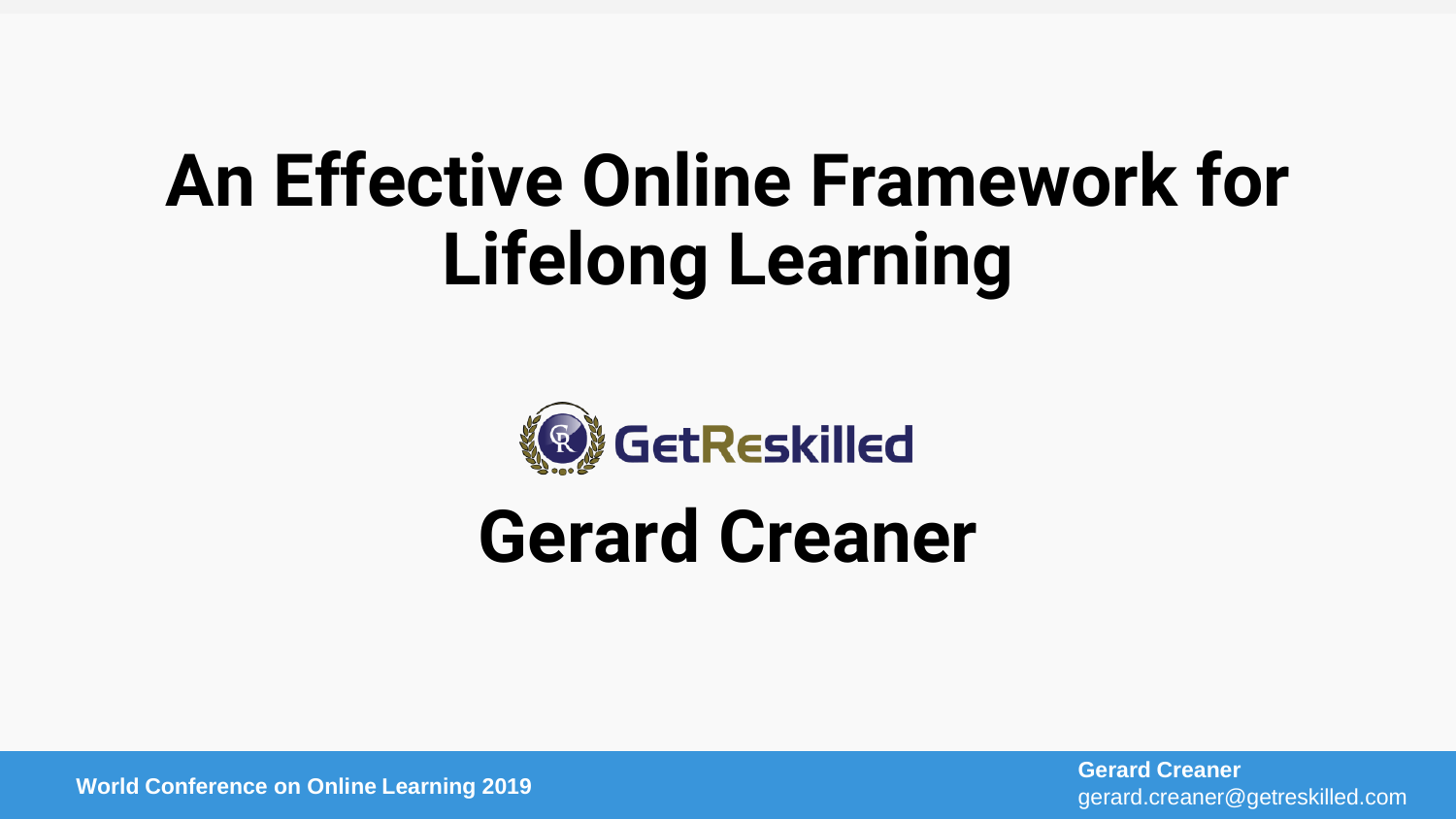## Aims of this Presentation - Think Different



gerard.creaner@getreskilled.com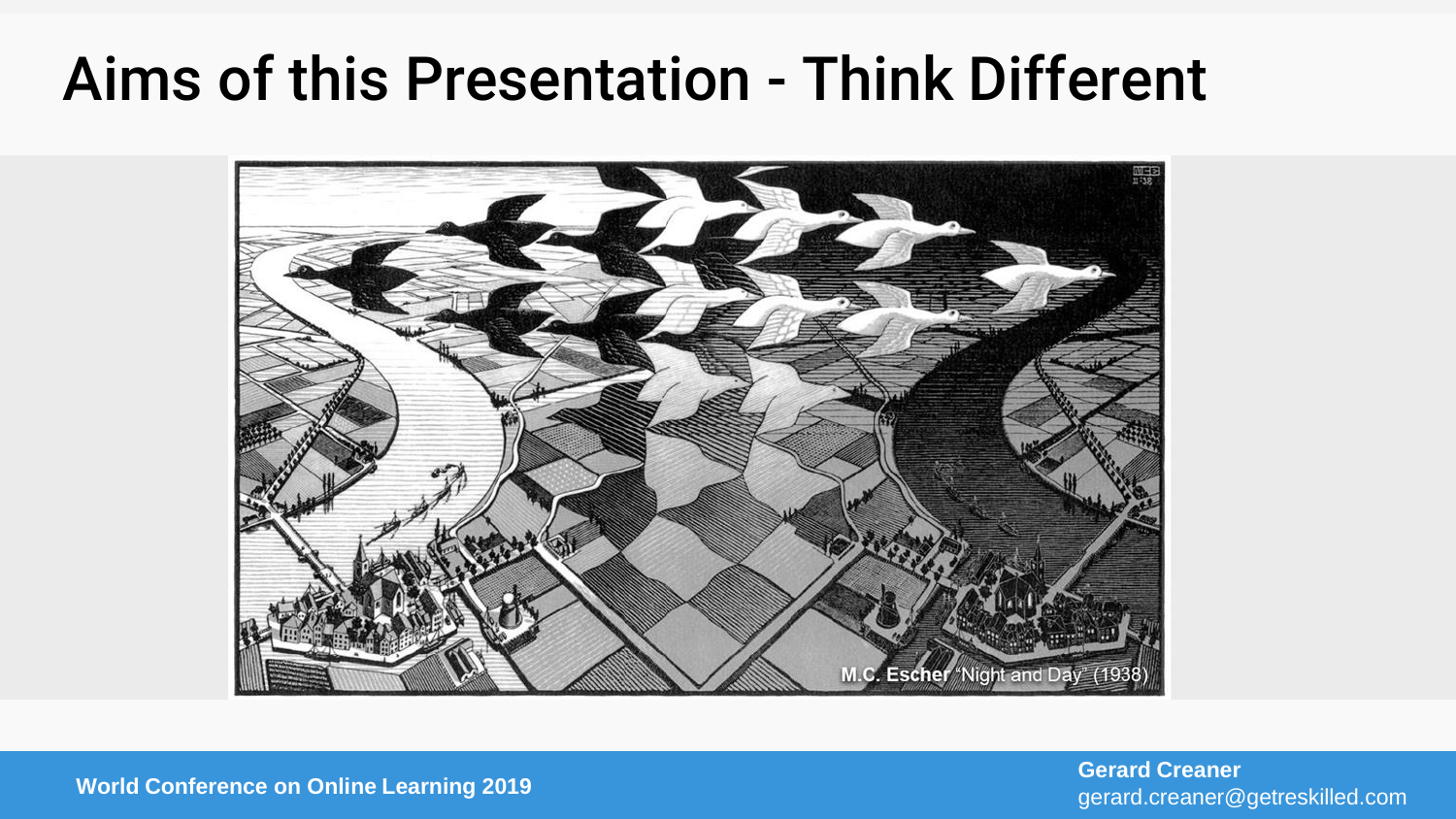## What do we do?



gerard.creaner@getreskilled.com

**World Conference on Online Learning 2019 Gerard Creaner**<br> **World Conference on Online Learning 2019 Gerard Creaner Gerard Creaner Gerard Creaner Gerard Creaner Gerard Creaner**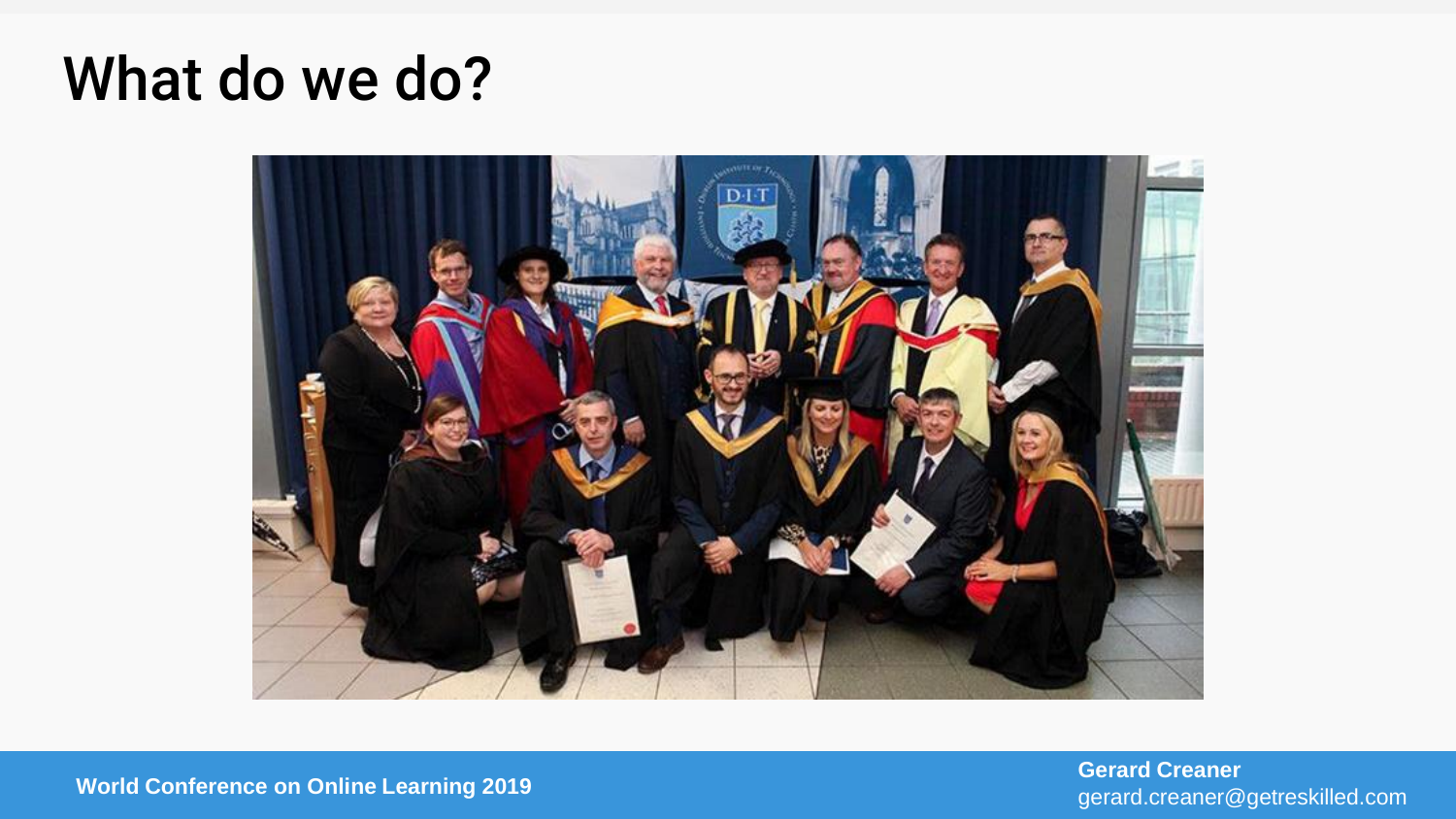# The SEC Framework



gerard.creaner@getreskilled.com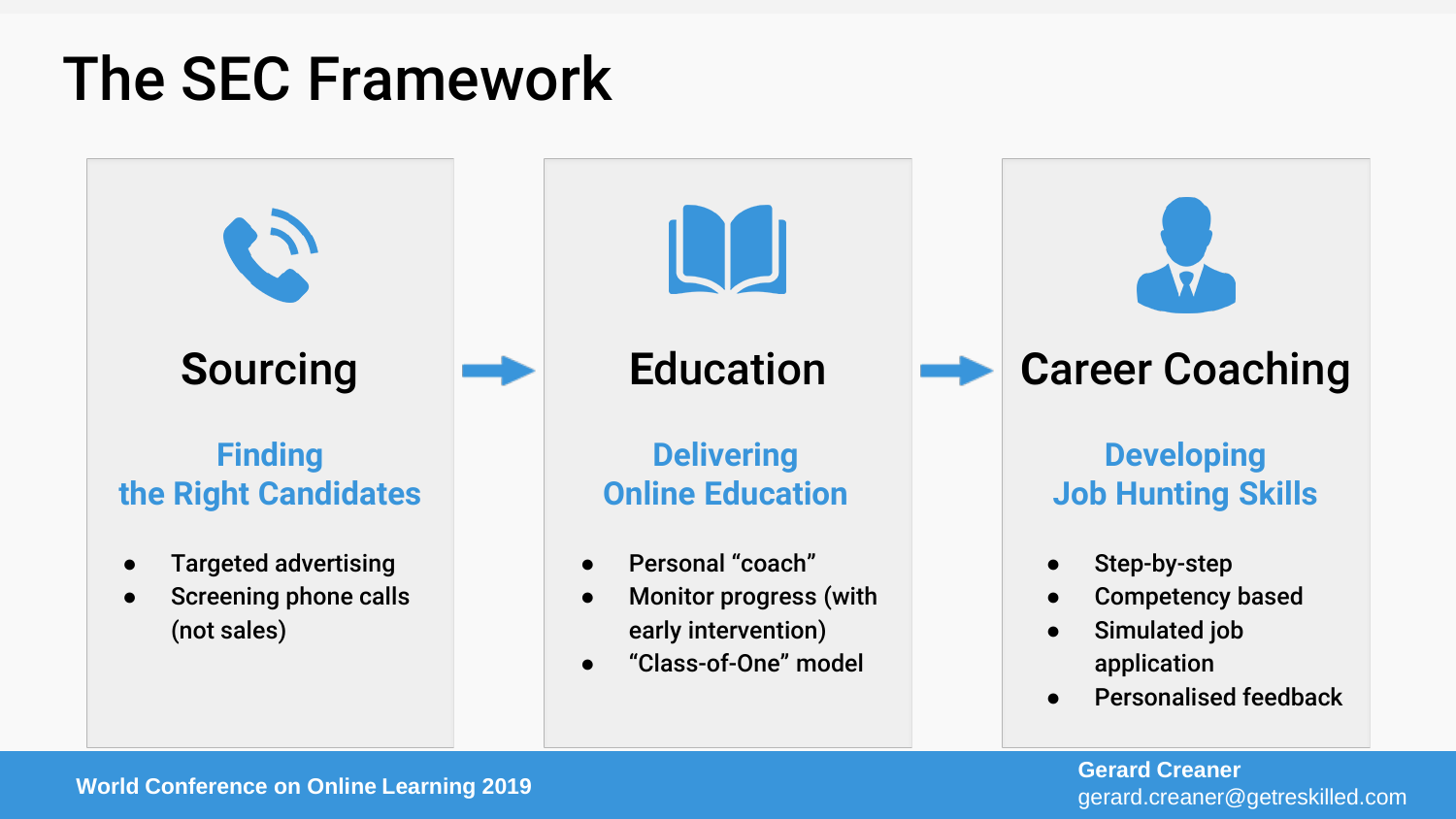# Analysing Outcomes - 2018 Figures

## **76% Had a Successful Outcome**



## **56% Completed Course**

gerard.creaner@getreskilled.com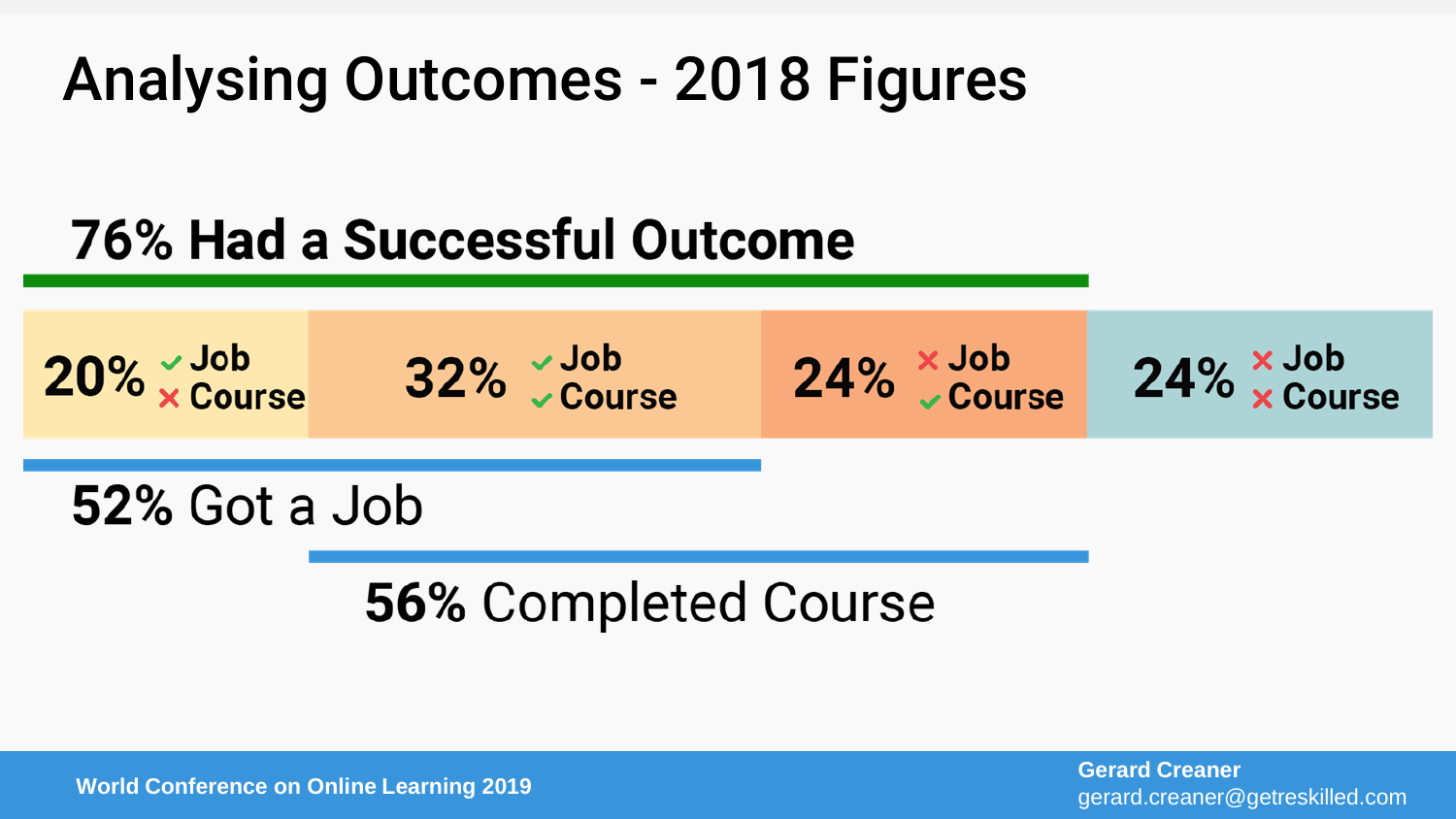# ''Happiness'' vs Successful Outcome

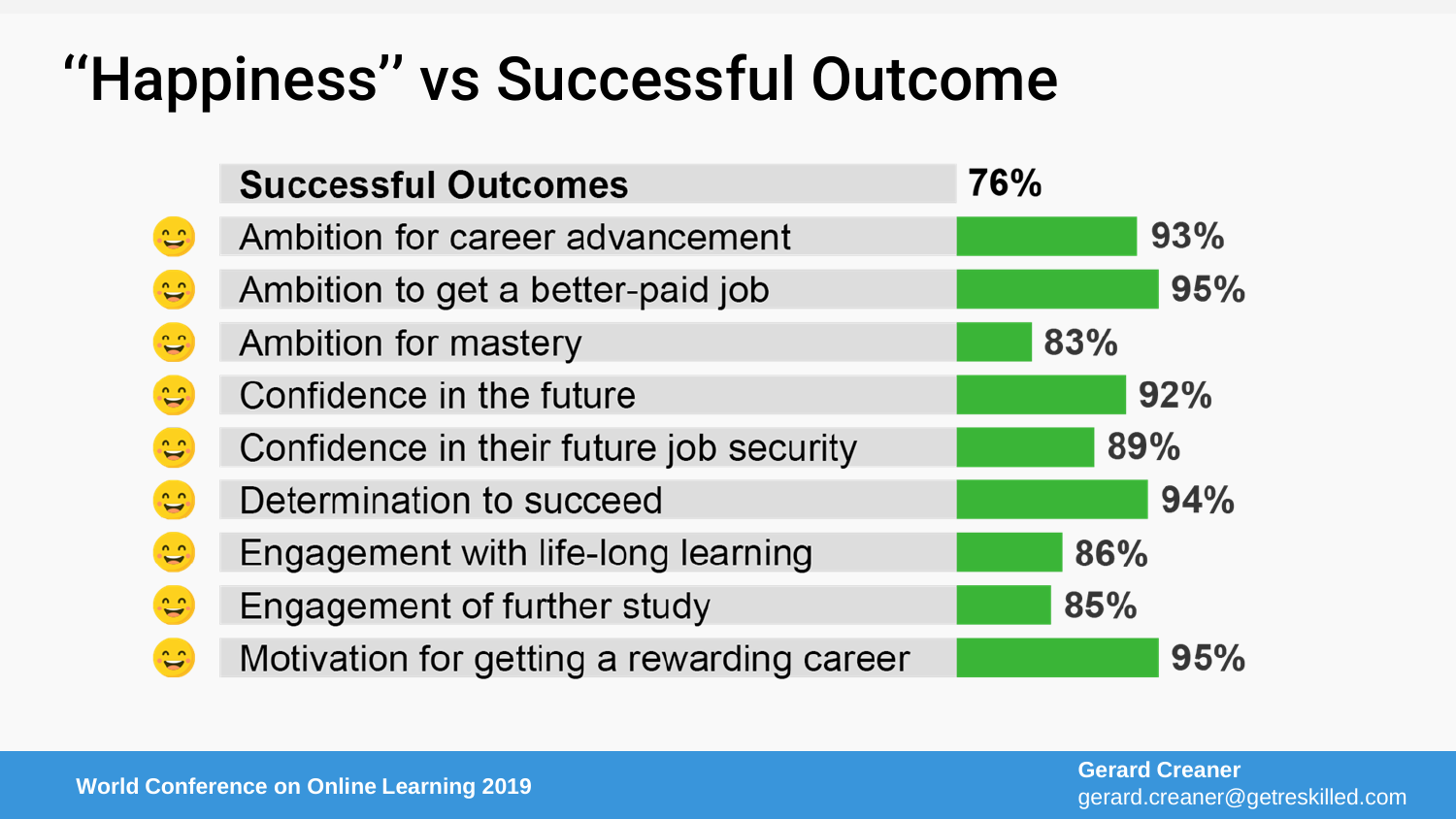# What are our 3 questions?

## **This surfaced 3 main questions:**

- 1. Why some students get a successful outcome?
- 2. Why others did not get a successful outcome?
- 3. Why were more people happy than successful?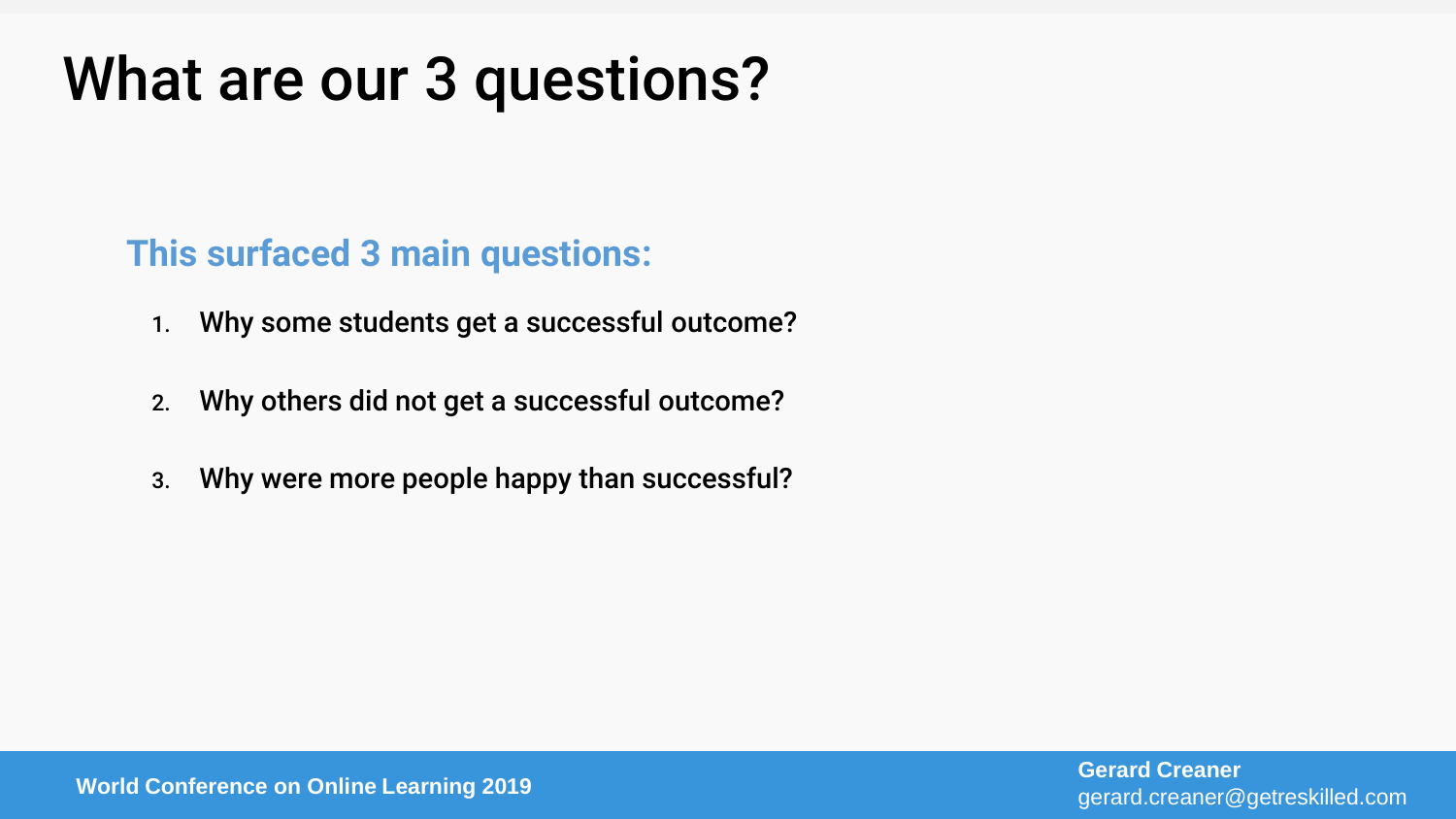# Behavioural Economics (BE) 101



## **Bounded Rationality**

Human decisions are either Optimised or Satisficed, based on:

- **Information**
- **Cognitive limits**
- Time
- *By : Herbert Simon (1957)*

Prospect Theory. Ar Analysis of Decision Making Under Risk Daniel Kahneman Note: This is not the actual bo-

## **Prospect Theory**

How we make decisions under risk and uncertainty:

- **Loss Aversion**
- **Sunk Cost Fallacy**

*By: Kahneman & Tversky (1979)*



## **Dual-System Planner Doer Model**

- System 1 and System 2
- **Delayed Gratification**
- **Future Planning**
- gerard.creaner@getreskilled.com *By : Kahneman (2008)*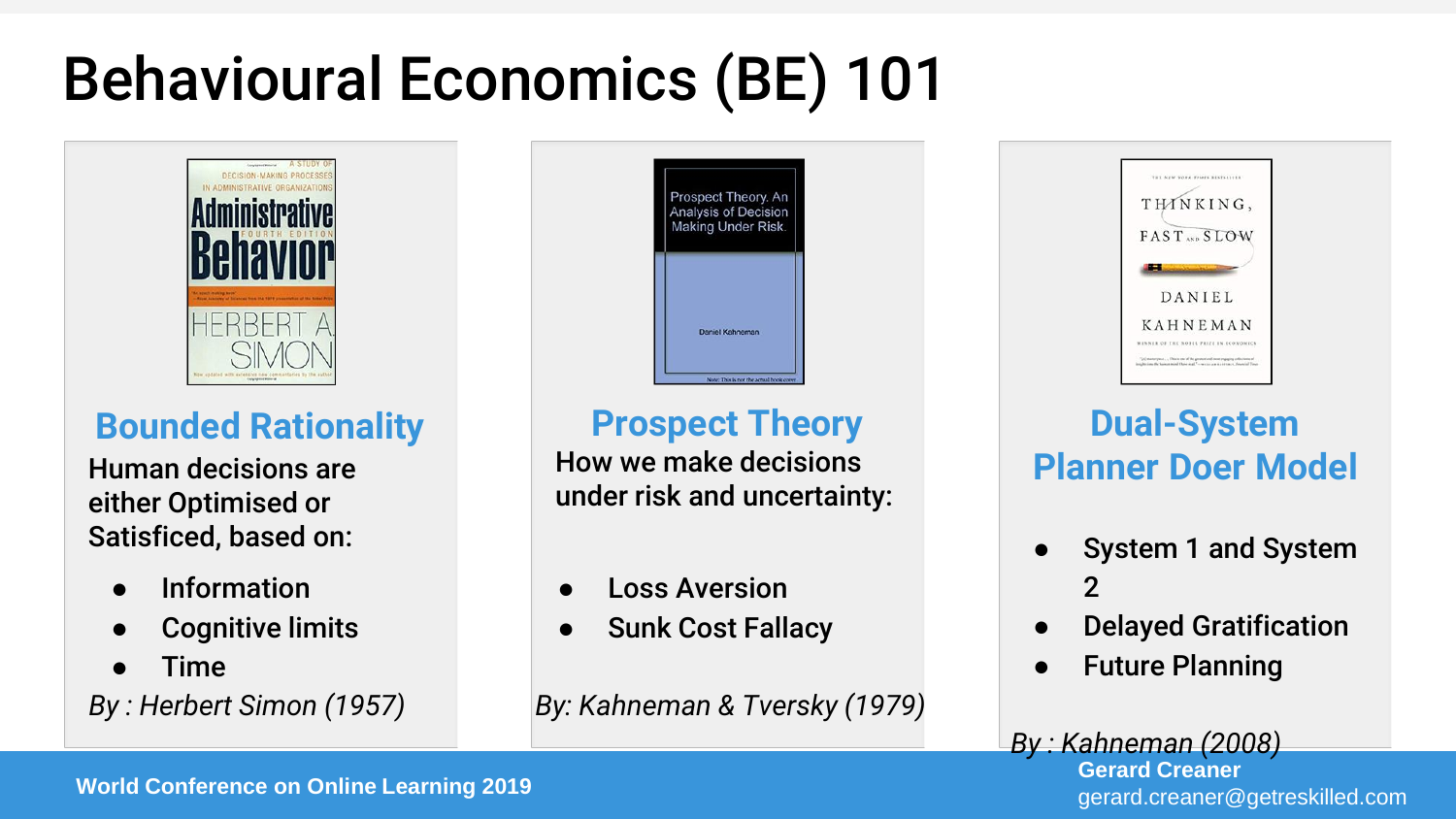# Looking for Answers in BE

#### **Why some got a successful outcome?**



Had stronger optimiser abilities with the information, and time necessary to make an optimal decision.



Weaker optimiser abilities in this situation - satisficer tendencies prevailed.

**Why others didn't get a** 

#### **Why more people were happy than successful?**



Still met their satisficer requirements, did not have a negative experience were not "unhappy".



Would have felt "loss" if they hadn't. Kept investing time & effort until reward was realised.



Behavior

ERBERT

More inertia to change. Did not sink sufficient time/effort in to trigger feeling of loss.



Outcome was commensurate to the time/effort they put in. Did not feel loss - were not "unhappy".



Displayed an ability for Delayed Gratification i.e. more developed System 2 ability - could focus on long term reward.

THÁNKING, FAST<sub>-SLOW</sub> **DANIEL KAHNEMAN WHERE YOU CONTRIGUES IN AN OUTSTAND** "Street in ... Primary Migrant refers again this term

More dominant System 1 decision making i.e. less focussed on future planning.

THINKING,  $FAST...SLOW$ DANIEL **KAHNEMAN** Street and Personal Agent refer apply the town

More dominant System 1 approach - less focussed on long term goals, leading to a reduced sense of loss were not "unhappy".

gerard.creaner@getreskilled.com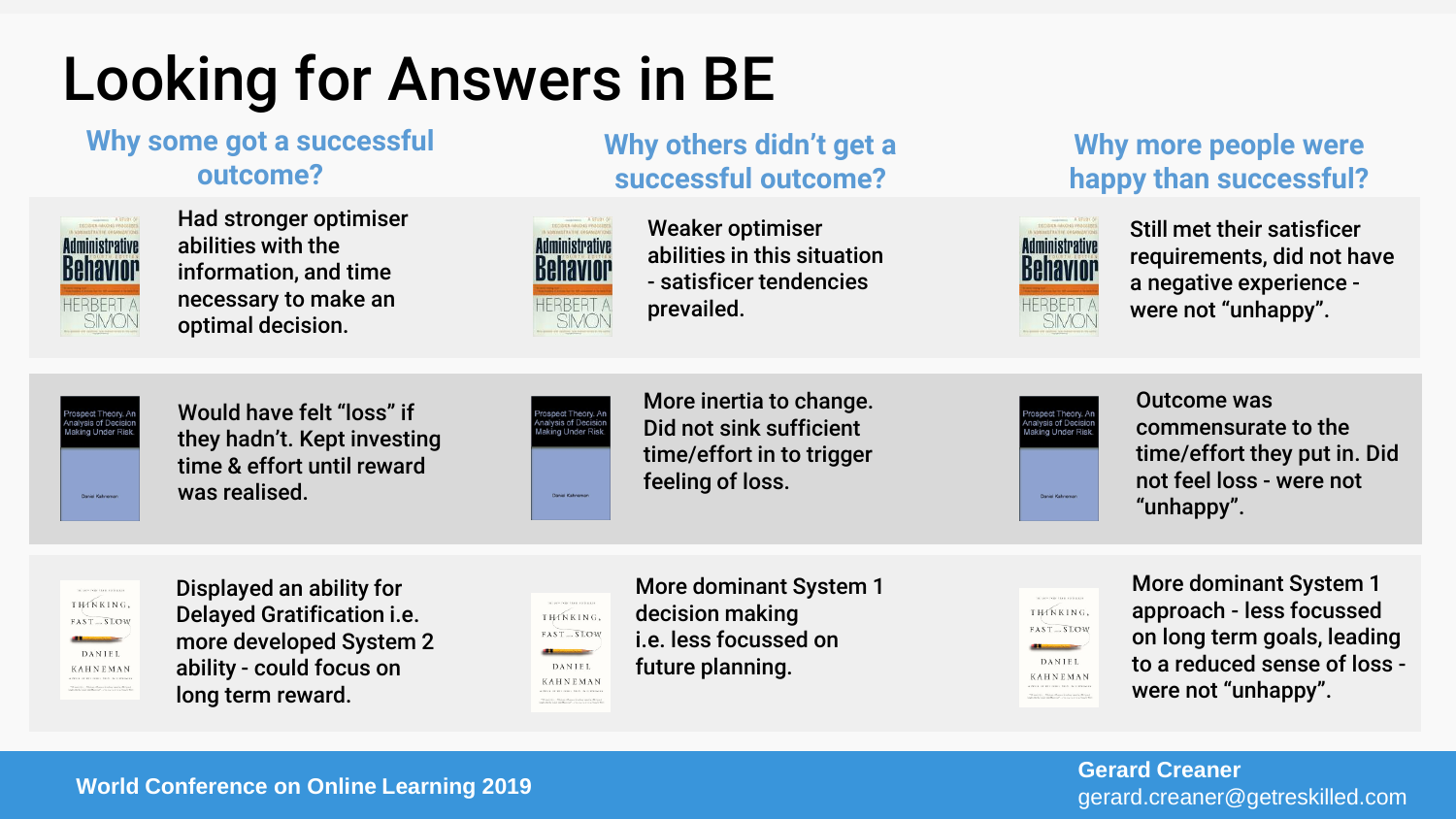# Improving Outcomes - Nudge Theory



# **Nudge**

- **Framing of choices**
- Choice architecture
- **Make better decisions**

*By: Thaler & Sunstein (2008)*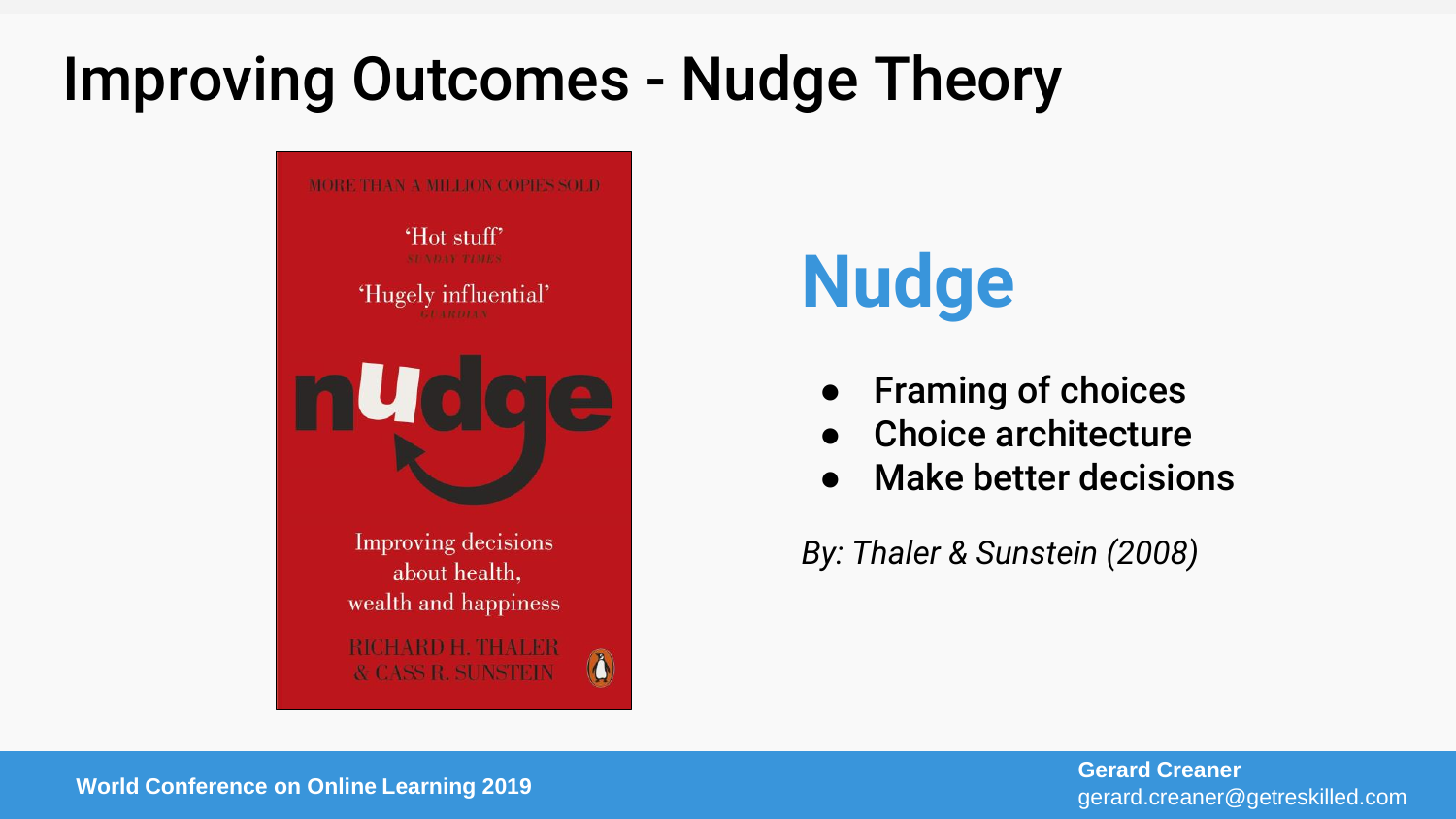# Career Coaching – Our 1st Successful BE Experiment Was originally **optional,** then we made it **mandatory**

## **Originally optional**

- <25% students opted-in
- Overconfidence in job hunting skills

### ● Requires optimising mindset & dominant System 2

## **Made it mandatory**

- Removed inertia
- Only requires satisficing



### **Outcomes**

● Feedback overwhelmingly positive

### \*\*\*\*\*

- More people get jobs in Pharma
- Increase in all happiness metrics

gerard.creaner@getreskilled.com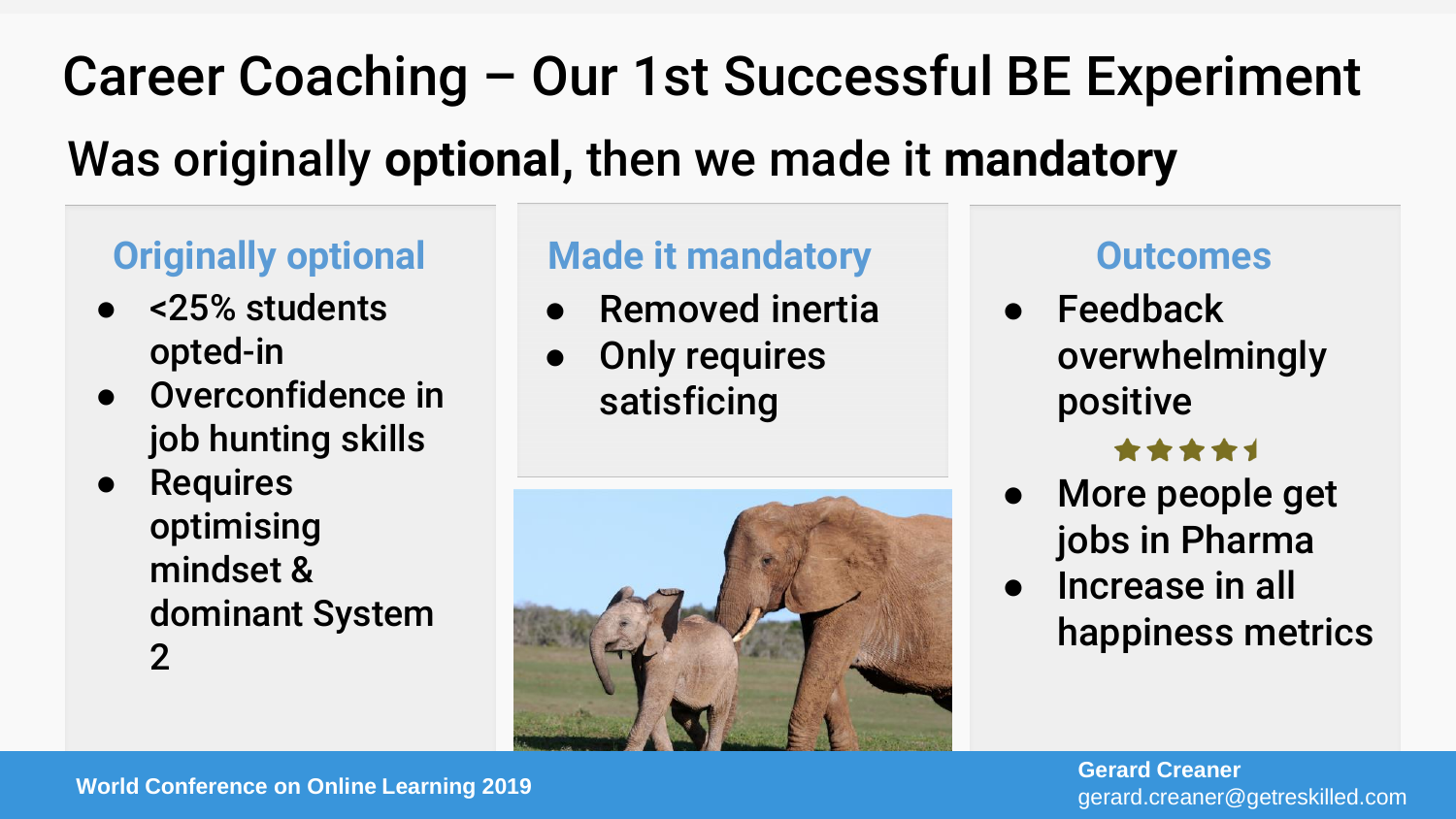# Future BE Experiments.

**How to improve course success?**





Trigger feelings of "Sunk Cost" based on the time/effort they have invested to that point



Promote the idea of lost future earnings if students are considering dropping out



Proactively increase support at known points of difficulty and/or when a student shows signs of overload





Demonstrate the "loss" from delays in getting a job by taking too long to implement the programme

oole influenti

Train & develop System 2 THINKING  $FAST = 5LOW$ abilities for job hunting with DANIEL **KAHNEMAN** ongoing planning cycles



Disrupt the satisficing job hunting mindset by increasing student's accountability to someone else

## **Maintaining happiness**



Monitor trialled nudges so that they do not negatively impact on the student's overall happiness with the programme.

Ensure students remain positive & engaged even with an "unsuccessful" outcome and are still open to future lifelong learning initiatives

gerard.creaner@getreskilled.com